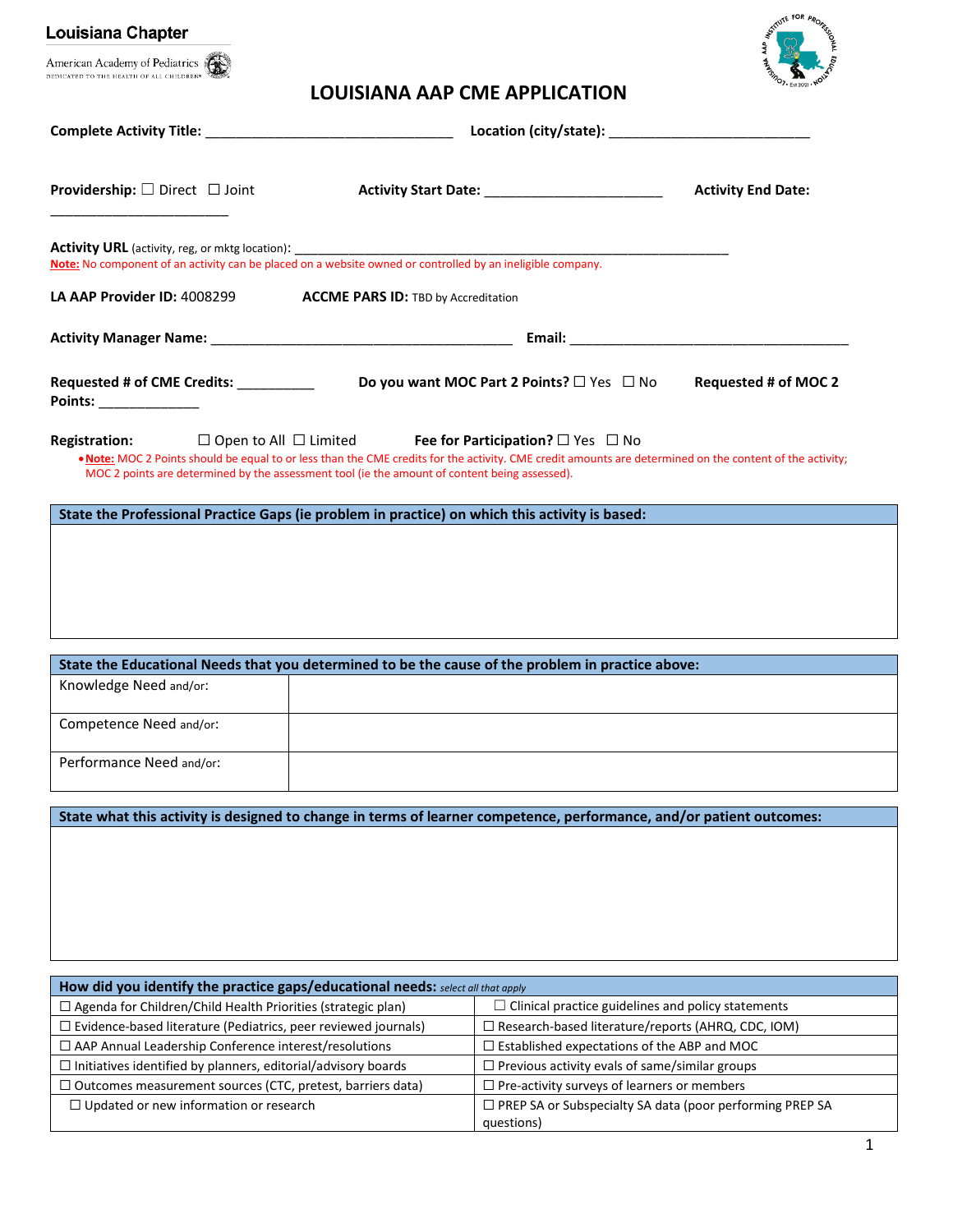American Academy of Pediatrics



# **LOUISIANA AAP CME APPLICATION**

| $\Box$ Expert experience<br>initiatives | $\Box$ Performance measures                                            | $\Box$ Public health | $\Box$ Peer reporting or review<br>Learning Plans       | $\Box$ SA's, personal reflection, use of PL |
|-----------------------------------------|------------------------------------------------------------------------|----------------------|---------------------------------------------------------|---------------------------------------------|
| $\Box$ National databases or registries | $\Box$ Federal, state, and institutional                               |                      |                                                         |                                             |
| mandates                                |                                                                        |                      |                                                         |                                             |
|                                         | $\Box$ Regional/community issues, issues related to nature of practice |                      | $\Box$ Learner questions generated from live activities |                                             |
| $\Box$ Needs in one's practice          |                                                                        |                      | $\exists$ Other, specify:                               |                                             |

|              | Specify all of the various formats that will be integrated into this activity:                                           |  |  |  |  |  |
|--------------|--------------------------------------------------------------------------------------------------------------------------|--|--|--|--|--|
| Select all   | $\Box$ Live Course (in-person)<br>$\Box$ Live Course (online)                                                            |  |  |  |  |  |
| types that   | $\Box$ Enduring material (online)<br>$\Box$ Enduring material (print or audio based)                                     |  |  |  |  |  |
| will be      | $\Box$ Performance Improvement (PI) (in-person)<br>$\Box$ Performance Improvement (PI) (online)                          |  |  |  |  |  |
| utilized:    | $\Box$ Journal-based (internet-based)<br>$\Box$ Journal-based (print or audio based)                                     |  |  |  |  |  |
|              | $\Box$ Manuscript Review (in-person)<br>$\Box$ Manuscript Review (internet-based)                                        |  |  |  |  |  |
|              | $\Box$ Hybrid/Blended Format (combined pre-post recorded sessions, live in-person, online sessions etc)                  |  |  |  |  |  |
|              | $\Box$ If your type Is not listed, describe it here:                                                                     |  |  |  |  |  |
|              |                                                                                                                          |  |  |  |  |  |
| Select all   | □Questions/Answers<br>$\Box$ Cases<br>$\Box$ Lecture<br>$\Box$ Presentations<br>$\Box$ Panel Discussions<br>$\Box$ Games |  |  |  |  |  |
| sub-formats  | $\square$ Simulation                                                                                                     |  |  |  |  |  |
| that will be | $\square$ Workshops/Demos<br>□Debates/Point-Counterpoints<br>$\square$ Roundtable Discussions<br>$\square$ Podcasts      |  |  |  |  |  |
| integrated:  | $\Box$ ARS Discussions                                                                                                   |  |  |  |  |  |
|              | □Interactive Group Discussions<br>$\Box$ Poster Presentations<br>$\Box$ Meet the Expert Discussions<br>$\Box$ Abstract   |  |  |  |  |  |
|              | Presentations                                                                                                            |  |  |  |  |  |
|              | $\square$ Pre/Post Test<br>$\square$ Self-assessment Questions<br>$\Box$ Visual Diagnosis<br>$\Box$ Role Playing         |  |  |  |  |  |
|              | □Independent Learning                                                                                                    |  |  |  |  |  |
|              |                                                                                                                          |  |  |  |  |  |
|              | Why did you choose these formats to deliver this education?                                                              |  |  |  |  |  |
|              | Once this activity ends will you repurpose this activity into a different format for credit? □ Yes □ No                  |  |  |  |  |  |

| Indicate the target audience for this activity: |                                            |                        |                          |               |  |  |
|-------------------------------------------------|--------------------------------------------|------------------------|--------------------------|---------------|--|--|
| $\Box$ general pediatrician                     | $\Box$ pediatric medical<br>subspecialists | pediatric dentists     | $\Box$ family physicians | $\Box$ nurses |  |  |
| $\Box$ pediatric                                | $\Box$ pediatric surgical                  | $\Box$ pediatric nurse | $\Box$ physician         | $\Box$ other. |  |  |
| residents/fellows                               | subspecialists                             | practitioners          | assistants               | specify:      |  |  |

| Indicate the desirable physician attributes (competencies) this activity addresses: |                             |                                                                                                  |                                     |                                                    |                                                       |  |
|-------------------------------------------------------------------------------------|-----------------------------|--------------------------------------------------------------------------------------------------|-------------------------------------|----------------------------------------------------|-------------------------------------------------------|--|
| <b>ACGME/ABMS Competencies</b>                                                      |                             |                                                                                                  |                                     |                                                    |                                                       |  |
| $\Box$ Patient Care/<br><b>Procedural Skills</b>                                    | $\Box$ Medical Knowledge    | $\Box$ Systems-based<br>Practice                                                                 | Professionalism                     | $\Box$ Practice-based<br>Learning &<br>Improvement | $\Box$ Interpersonal &<br><b>Communication Skills</b> |  |
| <b>Institute of Medicine Competencies</b>                                           |                             |                                                                                                  |                                     |                                                    |                                                       |  |
| $\Box$ Provide Patient-<br>centered Care                                            | $\Box$ Utilize Informatics  | $\Box$ Work in<br>Interdisciplinary<br><b>Teams</b>                                              | $\Box$ Apply Quality<br>Improvement | $\Box$ Employ Evidence-based Practice              |                                                       |  |
| <b>Interprofessional Education Collaborative Competencies</b>                       |                             |                                                                                                  |                                     |                                                    |                                                       |  |
| $\Box$ Teams/Teamwork                                                               | □<br>Roles/Responsibilities | $\Box$ Interprofessional Communication<br>$\Box$ Values/Ethics for Interprofessional<br>Practice |                                     |                                                    |                                                       |  |

| Indicate pediatric interest areas for which this activity is relevant: select all |                         |                         |                                  |                                 |  |  |
|-----------------------------------------------------------------------------------|-------------------------|-------------------------|----------------------------------|---------------------------------|--|--|
| $\Box$ Adolescent Medicine                                                        | $\Box$ Cardiology       | $\Box$ Child Abuse      | $\Box$ Critical Care<br>Medicine | $\Box$ Developmental/Behavioral |  |  |
| $\Box$ Endocrinology                                                              | $\Box$ Emergency<br>Med | $\Box$ Gastroenterology | $\Box$ General Pediatrics        | $\Box$ Hematology-Oncology      |  |  |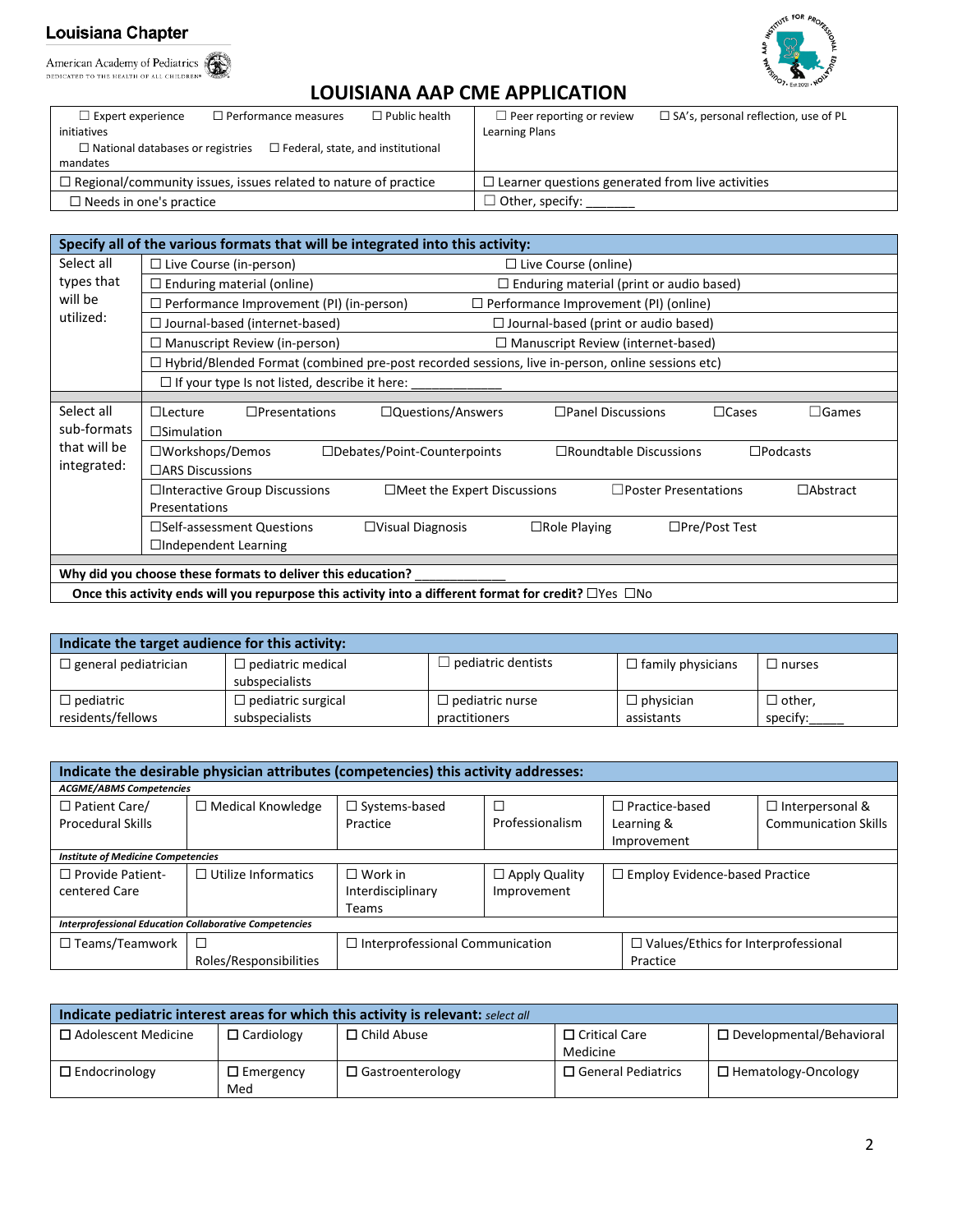American Academy of Pediatrics DEDICATED TO THE HEALTH OF ALL CHILDREN®



# **LOUISIANA AAP CME APPLICATION**

| $\Box$ Hospice & Palliative<br>Med | $\Box$ Hospitalist        | $\Box$ Infectious Diseases                       | $\Box$ Medical Toxicology                                                       | $\Box$ Neonatal-Perinatal |
|------------------------------------|---------------------------|--------------------------------------------------|---------------------------------------------------------------------------------|---------------------------|
| $\Box$ Nephrology                  | $\Box$ Neurology          | $\Box$ Neurodevelopmental<br><b>Disabilities</b> | $\Box$ Pulmonology                                                              | $\Box$ Rheumatology       |
| $\Box$ Sleep Medicine              | $\Box$ Sports<br>Medicine | $\Box$ Transplant Hepatology                     | $\Box$ Professionalism/Patient Safety/Other Skills (ie Infection<br>Prevention) |                           |

**Disclosure process for all activities (see CME Guidelines Pg 5)**

• You will need to ensure all disclosure info is collected from all individuals affecting content (planners, reviewers, presenters, authors, staff, panelist moderators, COI reviewers/mitigators and/or others who control educational content).

- All disclosure information must be reviewed and mitigated by your designated conflict of interest (COI) mitigator before your activity launches. All documentation of this process must be submitted.
- Disclosure information must be shared with learners, via the LA AAP Disclosure Grid, before activity starts. Grids cannot contain corporate logo, tra name or

product-group message of any ineligible company.

• During activity development, the CME Department will work with you to address specific disclosure needs, review all disclosures for accuracy befor launch.

• NEW: Activities no longer have an option to not award credit for a session/component that is missing or has unmitigated financial relationships, if t *occurs a 30 minute interval must be in place before/after a CME session that is occurirng in the same educational space.*

Insert the total number of individuals in control of content for this activity:

•Note: All financial relationships disclosed must include details about the relationship/topic being presented and added to the audit report

**Will employees/owners of an ACCME-defined ineligible company control activity content**? ☐ Yes ☐ No

•Note: This is prohibited except in very specific circumstances, if yes you will also need to fill out and submit an additional Employee COI form

**Joint providers: Insert name of person(s) who will be mitigating disclosures for this activity**: \_\_\_\_\_\_\_\_\_\_\_

| If the activity receives financial support (see CME Guidelines pg 5)                                                              |                                 |                      |                                                                 |  |  |
|-----------------------------------------------------------------------------------------------------------------------------------|---------------------------------|----------------------|-----------------------------------------------------------------|--|--|
| Will activity receive financial (unrestricted                                                                                     | Ineligible Company:             | Government:          | Foundation/Private Sector:                                      |  |  |
| education grant) or in-kind contributions                                                                                         | $\square$ Yes $\square$ No      | $\Box$ Yes $\Box$ No | $\Box$ Yes $\Box$ No                                            |  |  |
| from:                                                                                                                             |                                 |                      |                                                                 |  |  |
| List names of financial supporters, amount of monetary support and/or type of in-kind support in table below (add rows as needed) |                                 |                      |                                                                 |  |  |
| Name of Supporter                                                                                                                 | Type of Supporter               | Amount               | Type of In-Kind Support<br>Or                                   |  |  |
|                                                                                                                                   | $\Box$ Ineligible Company       |                      | □Durable Equipment<br>$\Box$ NA                                 |  |  |
|                                                                                                                                   | $\Box$ Foundation/Private       |                      | $\Box$ Facilities/Space                                         |  |  |
|                                                                                                                                   | $\Box$ Government $\Box$ Other: |                      | $\Box$ Animal parts/tissues<br>$\Box$ Human parts/tissues       |  |  |
|                                                                                                                                   |                                 |                      | $\square$ Disposable Supplies (non-biological)<br>$\Box$ Other: |  |  |
|                                                                                                                                   |                                 |                      |                                                                 |  |  |

| <b>Exhibits, Advertising, Promotion</b>                   |                                                                                                                                                           |
|-----------------------------------------------------------|-----------------------------------------------------------------------------------------------------------------------------------------------------------|
| Will you have advertisers? $\Box$ Yes $\Box$ No           | If yes, describe where ads will be placed?                                                                                                                |
| Will you have exhibitors? $\square$ Yes $\square$ No      | If yes, how will you collect learner consent: $\Box$ Reg $\Box$ Eval $\Box$ Other                                                                         |
|                                                           | specify:                                                                                                                                                  |
| Will sponsorship opportunities be sold? $\Box$ Yes $\Box$ | If yes, describe: ____                                                                                                                                    |
| No                                                        |                                                                                                                                                           |
| Will there be other non-CME components? $\Box$ Yes        | If yes, describe: _____                                                                                                                                   |
| $\square$ No                                              |                                                                                                                                                           |
|                                                           | All of the above must be kept separate from CME, New If these take place in same reem (screen as CME a 20 minute interval between the two is required. If |

All of the above must be kept separate from CME. *New:* If these take place in same room/screen as CME a 30-minute interval between the two is required. If learners must move/click to another space, event is not educational (ie a meal or guided yoga session), or would not cause any persons to have relevant financial relationships (ie committee update, business mtg, awards ceremony), then the 30-minute interval is not required. All non-CME components must be clearly labeled as such.

Full activity info with locations, or full access granted for online activities, will be submitted and reviewed to ensure non-CME sessions/components are clearly labeled and do not take place in the same space as CME sessions or if they do take place in the same space, the 30 minute interval is in place • **Note:** Advertising & exhibit income must be kept separate from financial support; Symposia & product theaters are not allowed at CME activities.

**Evaluation assessment process for all activities**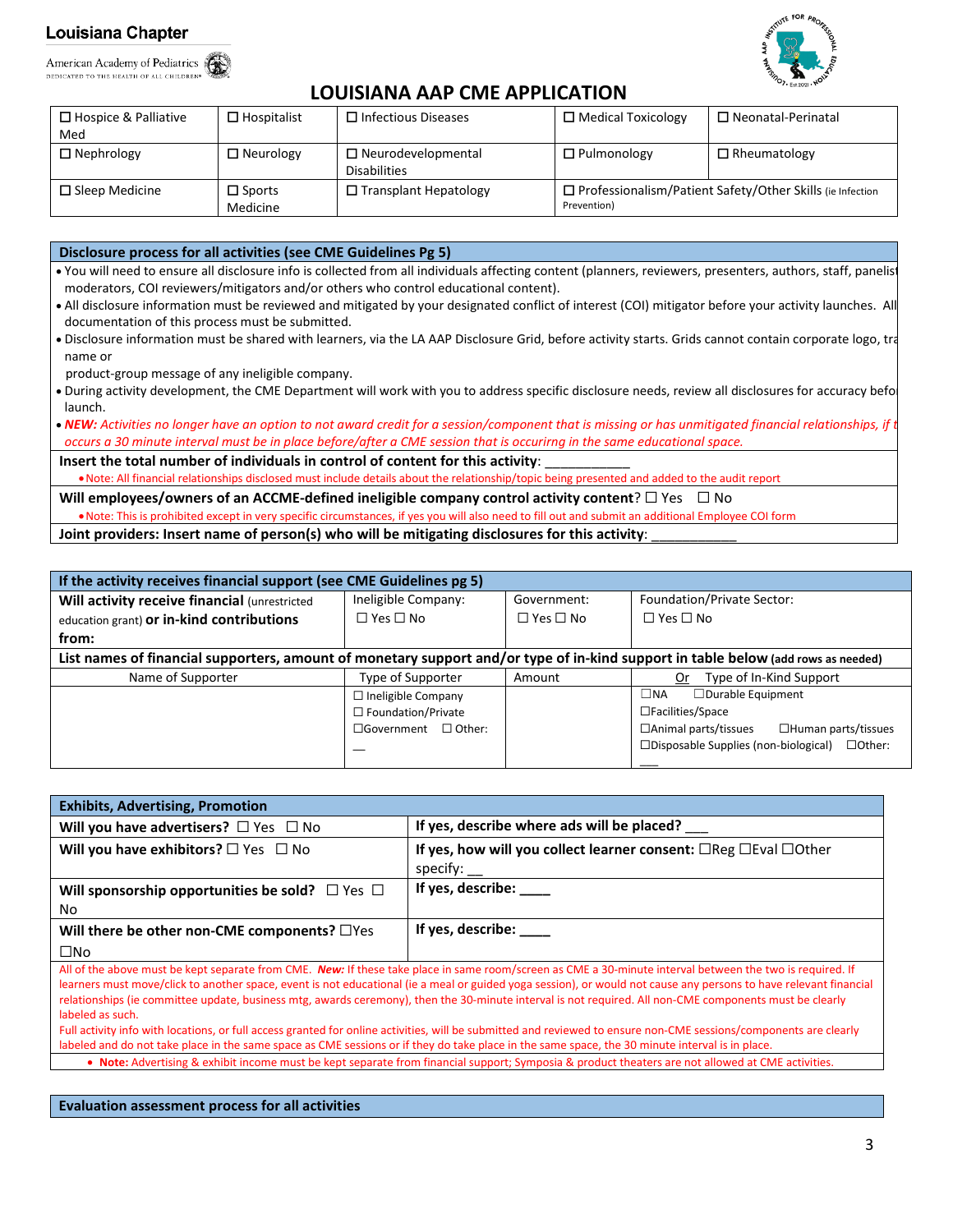American Academy of Pediatrics DEDICATED TO THE HEALTH OF ALL CHILDREN®



# **LOUISIANA AAP CME APPLICATION**

•LA AAP Required Evaluation Questions must be included in all evaluation/assessment tools

•MOC 2 activities must submit documentation that each learner met the MPS and all feedback provided to learners

•Post activity, please share compiled evaluation data with planners and faculty

| Type of evaluation/assessment tool being used           | Quiz-Post activity only<br>ப | $\Box$ Quiz-Pre & Post activity | $\Box$ Attestation |
|---------------------------------------------------------|------------------------------|---------------------------------|--------------------|
| Check all that apply                                    | <b>Reflective Questions</b>  | $\Box$ Other, please describe:  |                    |
| Describe how the CME evaluation will be conducted:      |                              |                                 |                    |
| what tool / how will you distribute the required CME    |                              |                                 |                    |
| evaluation questions                                    |                              |                                 |                    |
| <b>MOC 2 Completion Criteria: Describe how the</b>      |                              |                                 |                    |
| assessment will be conducted, include:                  |                              |                                 |                    |
| • what tool / how you will distribute the assessment    |                              |                                 |                    |
| • when assessment will occur/duration                   |                              |                                 |                    |
| • what the minimum passing standard (MPS) is            |                              |                                 |                    |
| • what mechanisms are in place to ensure learners don't |                              |                                 |                    |
| receive credits/points until MPS is met                 |                              |                                 |                    |
| <b>MOC 2 Completion Criteria: Describe how specific</b> |                              |                                 |                    |
| feedback will be provided to each learner (generic      |                              |                                 |                    |
| feedback not allowed), include:                         |                              |                                 |                    |
| . who's reviewing the assessments to ensure MPS is met  |                              |                                 |                    |
| . who's creating the individual MOC 2 performance       |                              |                                 |                    |
| feedback that will go to learners                       |                              |                                 |                    |
| • how/when feedback will be provided to the learner     |                              |                                 |                    |

**Note:** Prior to distribution, you will need to submit all marketing materials to the CME Department for approval.

**Note:** All individuals providing education to learners must include a disclosure slide or information as part of their presentation/content and are strongly encouraged to incorporate a practice change slide.

**Note:** Prior to the launch of this activity, you will need to submit a final, electronic copy of all handouts being distributed to learners to the Accreditation Unit for approval. Before submitting, please ensure all copyright permissions have been obtained and handouts do not contain identifiable patient information and trade names or logos of an ineligible company.

**Note:** Prior to activity launch, you need to submit a final version of the evaluation tool (i.e., eval form, questions, commitment to change contract form, etc.) to the CME Department for approval.

### **ADDITIONAL QUESTIONS FOR MOC 2 POINTS**

This activity may be eligible for ABP Lifelong Learning & SA (MOC Part 2) points: ☐ **By checking this box, I:**

- •agree to abide by the policies described in the ABP Program Guide;
- •attest that this activity meets all of the relevant requirements described in the ABP Program Guide;
- •agree to allow ACCME to release information about this activity to ABP for its unrestricted use;
- •agree to allow ACCME to publish information about this activity on its website as a service to learners;
- •agree to comply with requests for information about activity if selected for MOC audit by ACCME or ABP;
- •agree to collect required individual completion data and submit for ABP MOC credit via PARS, with permission of learners.

**For Live activities, do you anticipate more than 500 attendees for this activity?** ☐ Yes ☐ No ☐ NA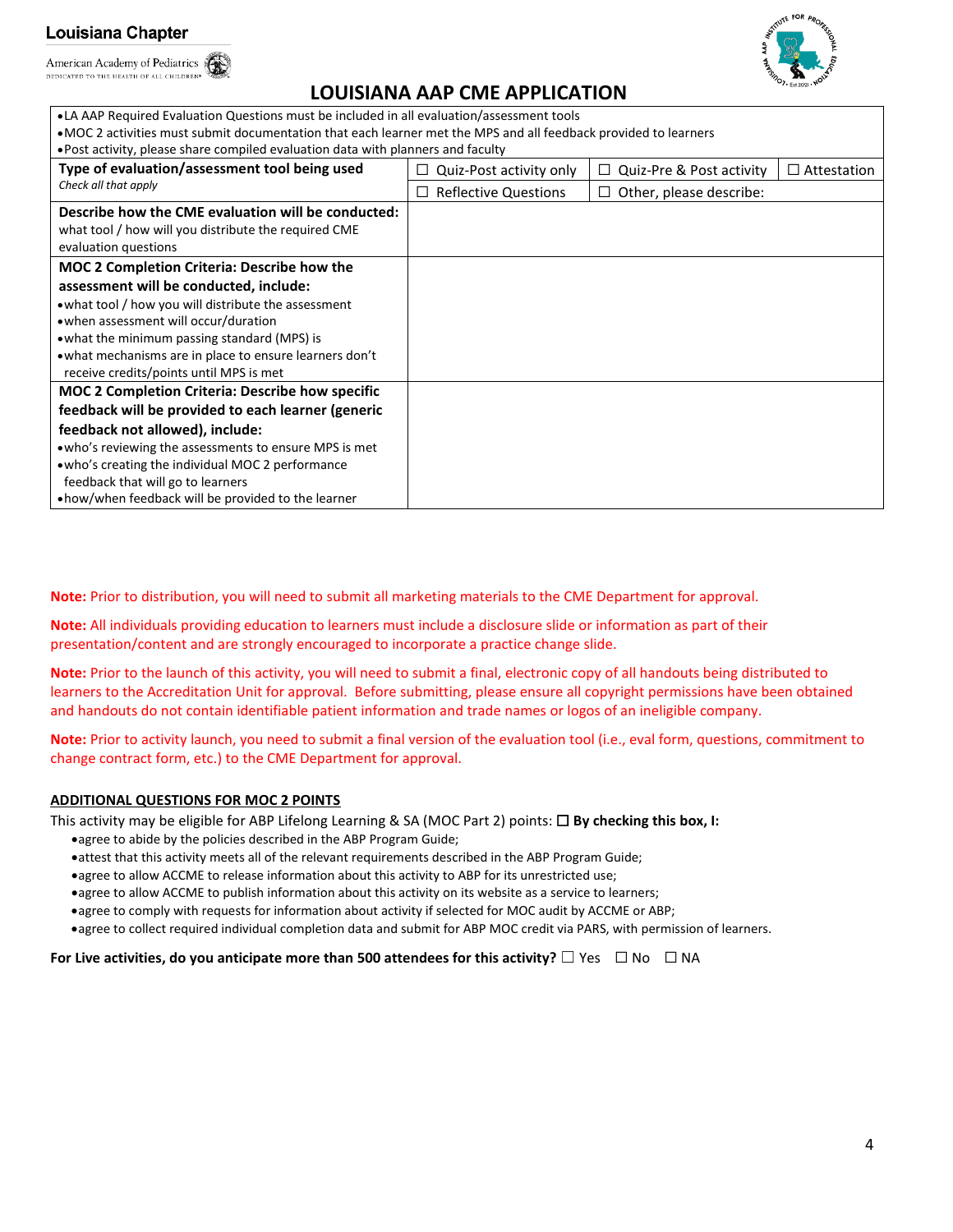

# **LOUISIANA AAP CME APPLICATION**



# **CHECKLIST FOR ALL ACTIVITIES - SUBMIT ATTACHMENTS**

#### **Submit below attachments PRIOR to launch of activity**

☐ **Attachment 1 The activity topics/content** (brochure/program book/announcement/copy of all docs/screenshots advising learners about activity)

**\_\_\_\_\_\_\_\_\_\_\_\_\_\_\_\_\_\_\_\_\_\_\_\_\_\_\_\_\_\_\_\_\_\_\_\_\_\_\_\_\_\_\_\_\_\_\_\_\_\_\_\_\_\_\_\_\_\_\_\_\_\_\_\_\_\_\_\_\_\_\_\_\_\_\_\_\_\_\_\_\_\_\_\_\_\_\_\_\_\_\_\_\_\_\_\_\_\_\_\_\_\_\_\_\_\_\_\_\_\_\_\_\_\_\_\_\_\_\_\_\_\_\_\_\_\_\_\_\_\_\_\_\_\_\_\_\_\_\_\_\_\_\_\_\_\_\_\_\_\_\_\_\_\_\_\_\_\_\_\_\_\_\_\_**

**\_\_\_\_\_\_\_\_\_\_\_\_\_\_\_\_\_\_\_\_\_\_\_\_\_\_\_\_\_\_\_\_\_\_\_\_\_\_\_\_\_\_\_\_\_\_\_\_\_\_\_\_\_\_\_\_\_\_\_\_\_\_\_\_\_\_\_\_\_\_\_\_\_\_\_\_\_\_\_\_\_\_\_\_\_\_\_\_\_\_\_\_\_\_\_\_\_\_\_\_\_\_\_\_\_\_\_\_\_\_\_\_\_\_\_\_\_\_\_\_\_\_\_\_\_\_\_\_\_\_\_\_\_\_\_\_\_\_\_\_\_\_\_\_\_\_\_\_\_\_\_\_\_\_\_\_\_\_\_\_\_\_\_\_**

**\_\_\_\_\_\_\_\_\_\_\_\_\_\_\_\_\_\_\_\_\_\_\_\_\_\_\_\_\_\_\_\_\_\_\_\_\_\_\_\_\_\_\_\_\_\_\_\_\_\_\_\_\_\_\_\_\_\_\_\_\_\_\_\_\_\_\_\_\_\_\_\_\_\_\_\_\_\_\_\_\_\_\_\_\_\_\_\_\_\_\_\_\_\_\_\_\_\_\_\_\_\_\_\_\_\_\_\_\_\_\_\_\_\_\_\_\_\_\_\_\_\_\_\_\_\_\_\_\_\_\_\_\_\_\_\_\_\_\_\_\_\_\_\_\_\_\_\_\_\_\_\_\_\_\_\_\_\_\_\_\_\_\_\_**

**\_\_\_\_\_\_\_\_\_\_\_\_\_\_\_\_\_\_\_\_\_\_\_\_\_\_\_\_\_\_\_\_\_\_\_\_\_\_\_\_\_\_\_\_\_\_\_\_\_\_\_\_\_\_\_\_\_\_\_\_\_\_\_\_\_\_\_\_\_\_\_\_\_\_\_\_\_\_\_\_\_\_\_\_\_\_\_\_\_\_\_\_\_\_\_\_\_\_\_\_\_\_\_\_\_\_\_\_\_\_\_\_\_\_\_\_\_\_\_\_\_\_\_\_\_\_\_\_\_\_\_\_\_\_\_\_\_\_\_\_\_\_\_\_\_\_\_\_\_\_\_\_\_\_\_\_\_\_\_\_\_\_\_\_**

**\_\_\_\_\_\_\_\_\_\_\_\_\_\_\_\_\_\_\_\_\_\_\_\_\_\_\_\_\_\_\_\_\_\_\_\_\_\_\_\_\_\_\_\_\_\_\_\_\_\_\_\_\_\_\_\_\_\_\_\_\_\_\_\_\_\_\_\_\_\_\_\_\_\_\_\_\_\_\_\_\_\_\_\_\_\_\_\_\_\_\_\_\_\_\_\_\_\_\_\_\_\_\_\_\_\_\_\_\_\_\_\_\_\_\_\_\_\_\_\_\_\_\_\_\_\_\_\_\_\_\_\_\_\_\_\_\_\_\_\_\_\_\_\_\_\_\_\_\_\_\_\_\_\_\_\_\_\_\_\_\_\_\_\_**

**\_\_\_\_\_\_\_\_\_\_\_\_\_\_\_\_\_\_\_\_\_\_\_\_\_\_\_\_\_\_\_\_\_\_\_\_\_\_\_\_\_\_\_\_\_\_\_\_\_\_\_\_\_\_\_\_\_\_\_\_\_\_\_\_\_\_\_\_\_\_\_\_\_\_\_\_\_\_\_\_\_\_\_\_\_\_\_\_\_\_\_\_\_\_\_\_\_\_\_\_\_\_\_\_\_\_\_\_\_\_\_\_\_\_\_\_\_\_\_\_\_\_\_\_\_\_\_\_\_\_\_\_\_\_\_\_\_\_\_\_\_\_\_\_\_\_\_\_\_\_\_\_\_\_\_\_\_\_\_\_\_\_\_\_**

**\_\_\_\_\_\_\_\_\_\_\_\_\_\_\_\_\_\_\_\_\_\_\_\_\_\_\_\_\_\_\_\_\_\_\_\_\_\_\_\_\_\_\_\_\_\_\_\_\_\_\_\_\_\_\_\_\_\_\_\_\_\_\_\_\_\_\_\_\_\_\_\_\_\_\_\_\_\_\_\_\_\_\_\_\_\_\_\_\_\_\_\_\_\_\_\_\_\_\_\_\_\_\_\_\_\_\_\_\_\_\_\_\_\_\_\_\_\_\_\_\_\_\_\_\_\_\_\_\_\_\_\_\_\_\_\_\_\_\_\_\_\_\_\_\_\_\_\_\_\_\_\_\_\_\_\_\_\_\_\_\_\_\_\_**

**\_\_\_\_\_\_\_\_\_\_\_\_\_\_\_\_\_\_\_\_\_\_\_\_\_\_\_\_\_\_\_\_\_\_\_\_\_\_\_\_\_\_\_\_\_\_\_\_\_\_\_\_\_\_\_\_\_\_\_\_\_\_\_\_\_\_\_\_\_\_\_\_\_\_\_\_\_\_\_\_\_\_\_\_\_\_\_\_\_\_\_\_\_\_\_\_\_\_\_\_\_\_\_\_\_\_\_\_\_\_\_\_\_\_\_\_\_\_\_\_\_\_\_\_\_\_\_\_\_\_\_\_\_\_\_\_\_\_\_\_\_\_\_\_\_\_\_\_\_\_\_\_\_\_\_\_\_\_\_\_\_\_\_\_**

☐ **Attachment 2 The learning objectives** (copy of all learning objectives for activity)

☐ **Attachment 3 The full activity schedule/program/agenda** (detailed FINAL agenda/outline showing activity schedule, length of sessions/modules, topic/content of each session/module, and logical sequencing of topics to achieve activity objectives to determine amount of CME credit that will be designated for the activity). *Session locations, and/or full online activity access, must be supplied in advance of launch to ensure the 30-minute interval, when applicable, is in place. Sessions/components that are part of the activity but are not designated for CME credits must be clearly labeled and communicated to learners as such. If this information is not evident during review, additional materials must be submitted.*

☐ **Attachment 4 Roster of all individuals involved with planning and reviewing content** (planning group/editorial or advisory board/ committee members/COI mitigators/staff, etc)

☐ **Attachment 5 Roster of all individuals involved with creating and delivering content** (presenters/authors/subject matter experts/moderators, etc)

☐ **Attachment 6 The form, tool, or screenshot used to identify all financial relationships of all individuals in control of content** (complete audit reports, and/or disclosure forms, for everyone listed on rosters)

☐ **Attachment 7 Evidence that you implemented your mechanism(s) to mitigate conflicts of interest for all individuals in control of content prior to the start of the activity** (all completed COI forms/audit reports/Employee COI forms that document how all relationships were mitigated Note: submit any other COI forms or emails discussing mitigation)

☐ **Attachment 8 Evaluation Assessment Tool** (tools that will be distributed to participants, tool must include LA AAP required eval questions)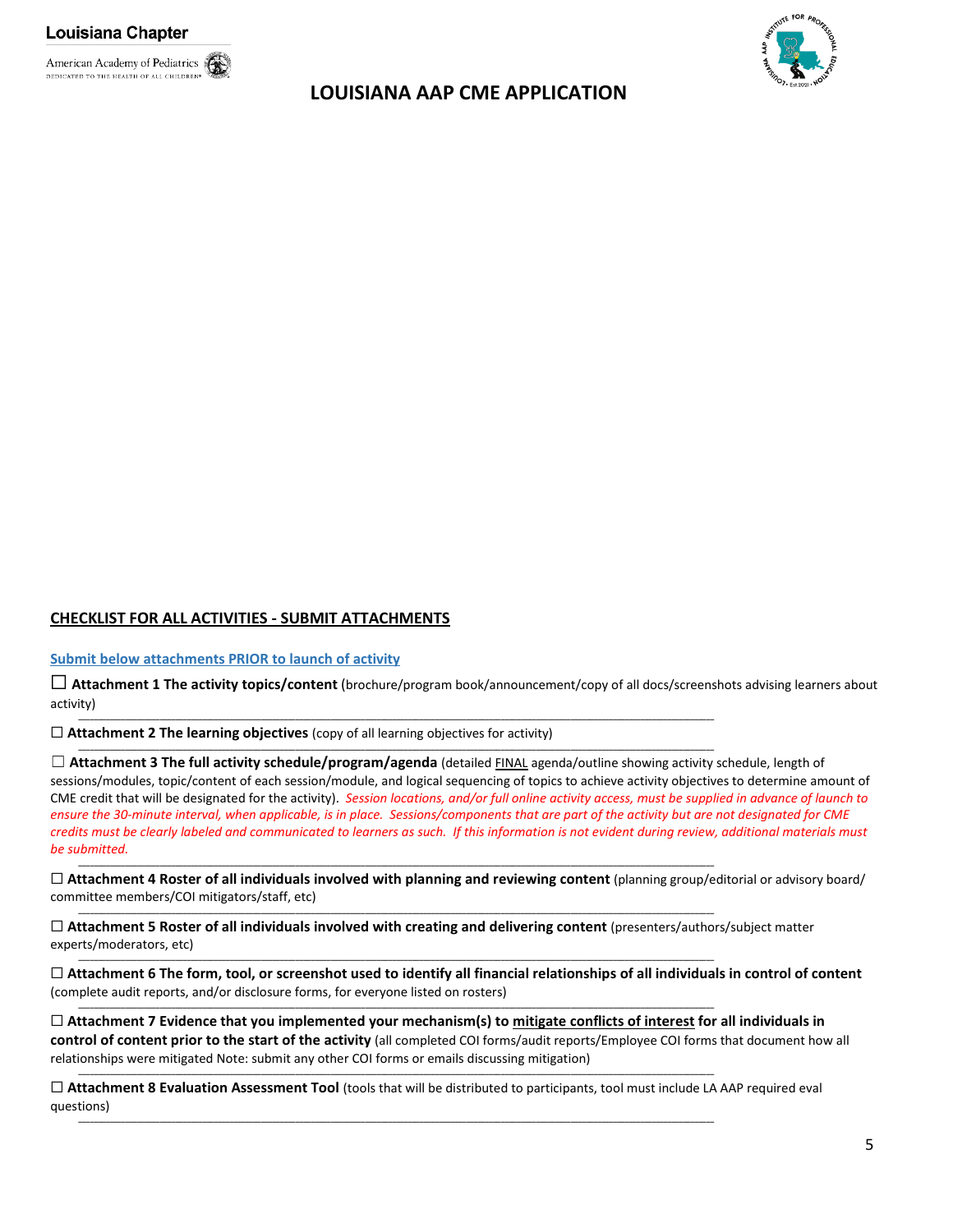American Academy of Pediatrics DEDICATED TO THE HEALTH OF ALL CHILDREN®



# **LOUISIANA AAP CME APPLICATION**

#### ☐ **Attachment 9 Verification Requirements** (required CME/MOC 2 language all learners must receive before starting the activity)

**\_\_\_\_\_\_\_\_\_\_\_\_\_\_\_\_\_\_\_\_\_\_\_\_\_\_\_\_\_\_\_\_\_\_\_\_\_\_\_\_\_\_\_\_\_\_\_\_\_\_\_\_\_\_\_\_\_\_\_\_\_\_\_\_\_\_\_\_\_\_\_\_\_\_\_\_\_\_\_\_\_\_\_\_\_\_\_\_\_\_\_\_\_\_\_\_\_\_\_\_\_\_\_\_\_\_\_\_\_\_\_\_\_\_\_\_\_\_\_\_\_\_\_\_\_\_\_\_\_\_\_\_\_\_\_\_\_\_\_\_\_\_\_\_\_\_\_\_\_\_\_\_\_\_\_\_\_\_\_\_\_\_\_\_**

**\_\_\_\_\_\_\_\_\_\_\_\_\_\_\_\_\_\_\_\_\_\_\_\_\_\_\_\_\_\_\_\_\_\_\_\_\_\_\_\_\_\_\_\_\_\_\_\_\_\_\_\_\_\_\_\_\_\_\_\_\_\_\_\_\_\_\_\_\_\_\_\_\_\_\_\_\_\_\_\_\_\_\_\_\_\_\_\_\_\_\_\_\_\_\_\_\_\_\_\_\_\_\_\_\_\_\_\_\_\_\_\_\_\_\_\_\_\_\_\_\_\_\_\_\_\_\_\_\_\_\_\_\_\_\_\_\_\_\_\_\_\_\_\_\_\_\_\_\_\_\_\_\_\_\_\_\_\_\_\_\_\_\_\_**

**\_\_\_\_\_\_\_\_\_\_\_\_\_\_\_\_\_\_\_\_\_\_\_\_\_\_\_\_\_\_\_\_\_\_\_\_\_\_\_\_\_\_\_\_\_\_\_\_\_\_\_\_\_\_\_\_\_\_\_\_\_\_\_\_\_\_\_\_\_\_\_\_\_\_\_\_\_\_\_\_\_\_\_\_\_\_\_\_\_\_\_\_\_\_\_\_\_\_\_\_\_\_\_\_\_\_\_\_\_\_\_\_\_\_\_\_\_\_\_\_\_\_\_\_\_\_\_\_\_\_\_\_\_\_\_\_\_\_\_\_\_\_\_\_\_\_\_\_\_\_\_\_\_\_\_\_\_\_\_\_\_\_\_\_**

**\_\_\_\_\_\_\_\_\_\_\_\_\_\_\_\_\_\_\_\_\_\_\_\_\_\_\_\_\_\_\_\_\_\_\_\_\_\_\_\_\_\_\_\_\_\_\_\_\_\_\_\_\_\_\_\_\_\_\_\_\_\_\_\_\_\_\_\_\_\_\_\_\_\_\_\_\_\_\_\_\_\_\_\_\_\_\_\_\_\_\_\_\_\_\_\_\_\_\_\_\_\_\_\_\_\_\_\_\_\_\_\_\_\_\_\_\_\_\_\_\_\_\_\_\_\_\_\_\_\_\_\_\_\_\_\_\_\_\_\_\_\_\_\_\_\_\_\_\_\_\_\_\_\_\_\_\_\_\_\_\_\_\_\_**

**\_\_\_\_\_\_\_\_\_\_\_\_\_\_\_\_\_\_\_\_\_\_\_\_\_\_\_\_\_\_\_\_\_\_\_\_\_\_\_\_\_\_\_\_\_\_\_\_\_\_\_\_\_\_\_\_\_\_\_\_\_\_\_\_\_\_\_\_\_\_\_\_\_\_\_\_\_\_\_\_\_\_\_\_\_\_\_\_\_\_\_\_\_\_\_\_\_\_\_\_\_\_\_\_\_\_\_\_\_\_\_\_\_\_\_\_\_\_\_\_\_\_\_\_\_\_\_\_\_\_\_\_\_\_\_\_\_\_\_\_\_\_\_\_\_\_\_\_\_\_\_\_\_\_\_\_\_\_\_\_\_\_\_\_**

**\_\_\_\_\_\_\_\_\_\_\_\_\_\_\_\_\_\_\_\_\_\_\_\_\_\_\_\_\_\_\_\_\_\_\_\_\_\_\_\_\_\_\_\_\_\_\_\_\_\_\_\_\_\_\_\_\_\_\_\_\_\_\_\_\_\_\_\_\_\_\_\_\_\_\_\_\_\_\_\_\_\_\_\_\_\_\_\_\_\_\_\_\_\_\_\_\_\_\_\_\_\_\_\_\_\_\_\_\_\_\_\_\_\_\_\_\_\_\_\_\_\_\_\_\_\_\_\_\_\_\_\_\_\_\_\_\_\_\_\_\_\_\_\_\_\_\_\_\_\_\_\_\_\_\_\_\_\_\_\_\_\_\_\_**

**\_\_\_\_\_\_\_\_\_\_\_\_\_\_\_\_\_\_\_\_\_\_\_\_\_\_\_\_\_\_\_\_\_\_\_\_\_\_\_\_\_\_\_\_\_\_\_\_\_\_\_\_\_\_\_\_\_\_\_\_\_\_\_\_\_\_\_\_\_\_\_\_\_\_\_\_\_\_\_\_\_\_\_\_\_\_\_\_\_\_\_\_\_\_\_\_\_\_\_\_\_\_\_\_\_\_\_\_\_\_\_\_\_\_\_\_\_\_\_\_\_\_\_\_\_\_\_\_\_\_\_\_\_\_\_\_\_\_\_\_\_\_\_\_\_\_\_\_\_\_\_\_\_\_\_\_\_\_\_\_\_\_\_\_**

**\_\_\_\_\_\_\_\_\_\_\_\_\_\_\_\_\_\_\_\_\_\_\_\_\_\_\_\_\_\_\_\_\_\_\_\_\_\_\_\_\_\_\_\_\_\_\_\_\_\_\_\_\_\_\_\_\_\_\_\_\_\_\_\_\_\_\_\_\_\_\_\_\_\_\_\_\_\_\_\_\_\_\_\_\_\_\_\_\_\_\_\_\_\_\_\_\_\_\_\_\_\_\_\_\_\_\_\_\_\_\_\_\_\_\_\_\_\_\_\_\_\_\_\_\_\_\_\_\_\_\_\_\_\_\_\_\_\_\_\_\_\_\_\_\_\_\_\_\_\_\_\_\_\_\_\_\_\_\_\_\_\_\_\_**

**\_\_\_\_\_\_\_\_\_\_\_\_\_\_\_\_\_\_\_\_\_\_\_\_\_\_\_\_\_\_\_\_\_\_\_\_\_\_\_\_\_\_\_\_\_\_\_\_\_\_\_\_\_\_\_\_\_\_\_\_\_\_\_\_\_\_\_\_\_\_\_\_\_\_\_\_\_\_\_\_\_\_\_\_\_\_\_\_\_\_\_\_\_\_\_\_\_\_\_\_\_\_\_\_\_\_\_\_\_\_\_\_\_\_\_\_\_\_\_\_\_\_\_\_\_\_\_\_\_\_\_\_\_\_\_\_\_\_\_\_\_\_\_\_\_\_\_\_\_\_\_\_\_\_\_\_\_\_\_\_\_\_\_\_**

### ☐ **Attachment 10 Learner Consent** (tool used to secure learner consent from all participants)

#### **Submit attachments 11-13 if your activity received financial support**

☐ **Attachment 11 The income and expense statement for this activity that details the receipt and expenditure of all the commercial support** (final budget that lists all income and expenses)

☐ **Attachment 12 Each executed commercial support agreement for the activity** (all signed letters of agreement, LOAs, and any other financials agreements for all income and/or in-kind support received for the activity)

☐ **Attachment 13 The commercial support disclosure information as provided to learners** (copy of how you disclosed all sources of financial/in-kind support to learners before activity started ie grid, verification requirements, etc)

☐ **Attachment 14 Exhibitor Guidelines** (copy of instructions, agreements, procedures that outline how exhibits were packaged and sold)

☐ **Attachment 15 Advertisements as shown to learners** (copy of documents that housed any ads that were sold for the activity)

#### **Submit below attachments after the launch of activity**

☐ **Attachment 16 Evaluation Assessment Tool Summaries** all activities awarding CME credit must submit results from the required CME eval questions, all activities awarding MOC 2 points must submit results from all MOC 2 assessment tools showing learners met the MPS and all feedback provided to learners. If applicable, please submit data from follow up with learners, run charts, and any summaries/post reports you already create for your planners, oversight committees, financial supporters, etc. Note: all MOC 2 data must be submitted within 14 days. Note: During your post activity close-out process, compiled evaluation data should be shared with your planners and faculty/authors/subject matter experts.

☐ **Attachment 17 Participant list template** (all activities must submit a list of all learners being awarded CME &/or MOC 2 for the activity). MOC 2 activities processed through PARS must complete all template fields for each participant and submit w/in 14 days of completion date for processing. **\_\_\_\_\_\_\_\_\_\_\_\_\_\_\_\_\_\_\_\_\_\_\_\_\_\_\_\_\_\_\_\_\_\_\_\_\_\_\_\_\_\_\_\_\_\_\_\_\_\_\_\_\_\_\_\_\_\_\_\_\_\_\_\_\_\_\_\_\_\_\_\_\_\_\_\_\_\_\_\_\_\_\_\_\_\_\_\_\_\_\_\_\_\_\_\_\_\_\_\_\_\_\_\_\_\_\_\_\_\_\_\_\_\_\_\_\_\_\_\_\_\_\_\_\_\_\_\_\_\_\_\_\_\_\_\_\_\_\_\_\_\_\_\_\_\_\_\_\_\_\_\_\_\_\_\_\_\_\_\_\_\_\_\_**

#### **If the activity is an enduring material, internet enduring material, or journal-based CME**

☐ **Attachment 18 The CME product or if online the url & login info** (submit archived version of this activity in its entirety as it must be retained for a minimum of 6 years – hard copy, electronic version of activity, screenshots, or pdf)

## **CME Guidelines**

# **Please ensure you're familiar with, and follow, these guidelines throughout planning/implementation of your activity**

### **Disclosure**

### *Activity Managers/Planners must ensure:*

- activities are developed independent of ineligible companies, an ineligible company is any entity whose primary business is producing, marketing, selling, re-selling, or distributing healthcare products used by or on patients
- the following decisions were made free of the control of an ineligible company: identification of CME needs; determination of educational objectives; selection and presentation of content; selection of all persons and organizations that will be in a position to control the content of the CME; selection of educational methods; and evaluation and assessment of the activity
- an ineligible company cannot take the role of a non-accredited partner in a joint provider relationship
- everyone in a position to control the content of the activity has disclosed all financial relationships with any ineligible companies
- financial relationships are all financial relationships, in any amount and within the past 24 months, that create a conflict of interest
- all decisions related to the planning, faculty selection, delivery, and evaluation of education are made without any influence or involvement from the owners and employees of an ineligible company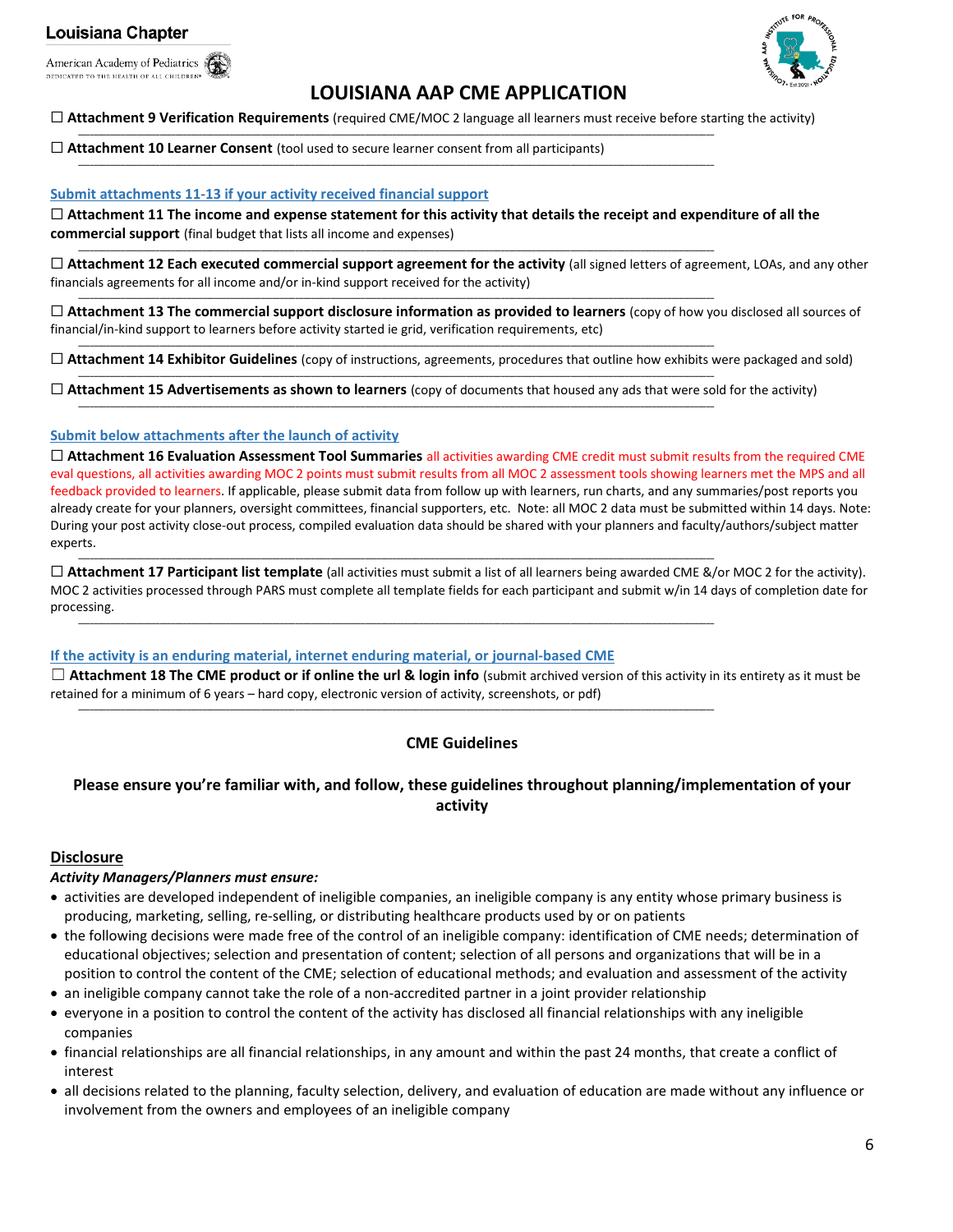American Academy of Pediatrics DEDICATED TO THE HEALTH OF ALL CHILDREN®



# **LOUISIANA AAP CME APPLICATION**

- disqualify any individual who refuses to disclose from being involved in a CME activity, that individual cannot have control of, or responsibility for, the development, management, presentation or evaluation of the activity
- they have implemented a mechanism to identify and mitigate all conflicts of interest prior to activity launch
- all disclosure information is shared with learners prior to activity launch via the AAP disclosure grid and must include the name of each person, name of all ineligible companies and nature of relationship each person has with each ineligible company; for people with no financial relationships, learners must be informed that no financial relationships exist; grid must contain a statement that all relationships have been mitigated
- all activities should have a minimum of 1 of each of the following persons who disclosed included on your roster (if an individual serves in multiple roles, all roles should be listed): Staff, Planner, Presenter/Author, COI Reviewer/Mitigator

# **Financial Support**

# *Activity Managers/Planners must ensure:*

- all commercial support associated with a CME activity is given with the full knowledge and approval of LA AAP
- terms, conditions, and purposes of the commercial support must be documented in a written letter of agreement (LOA) between the ineligible company that includes the LA AAP and its educational partner(s)
- LOA includes and is signed by the LA AAP, even if the support is given directly to the joint provider/educational partner
- LOA specifies the ineligible company that is the source of support
- both the ineligible company and LA AAP Director of Education sign the LOA in advance of activity starting/launching
- have written policies and procedures governing honoraria and reimbursement of out-of-pocket expenses for planners, presenters, etc.
- source of all support from ineligible companies is disclosed to all learners before the start of the activity (if support is "in-kind" the nature of the support must be disclosed)
- disclosure information never includes the use of a corporate logo, trade name or a product-group message of the supporter
- all decisions regarding disposition/disbursement of commercial support are made by LA AAP
- LA AAP or our joint providers cannot be required by an ineligible company to accept advice or services concerning teachers, authors, or participants or other education matters, including content, from an ineligible company as conditions of contributing funds or services
- only LA AAP, joint provider, or educational partner directly pay any teacher or author honoraria or reimbursement of out-ofpocket expenses in compliance with the LA AAP's written policies and procedures
- no other payment is given to the director, planners, teachers or authors, joint provider, or any others involved with the activity, if teachers/authors are listed as facilitating or conducting, but participate in the remainder of an educational event as a learner, their expenses can be reimbursed and honoraria can be paid for their presenter/author role only
- may not use commercial support to pay for travel, lodging, honoraria, or personal expenses for non-teacher or non-author participants of a CME activity. You may use commercial support to pay for travel, lodging, honoraria, or personal expenses for bona fide employees and volunteers of the LA AAP, joint provider or educational partner
- must be able to produce accurate documentation detailing the receipt and expenditure of all commercial support

# **Exhibits, Advertising and Promotion**

## *Activity Managers/Planners must ensure:*

- education is separate from marketing or sales of products or services by ineligible companies —including advertising, sales, exhibits, and promotion—and from non-CME education offered in conjunction with education designated for CME credit
- arrangements to allow ineligible companies to market or exhibit in association with a CME activity must not a) influence any decisions related to the planning, delivery, and evaluation of the education b) interfere with the presentation of the education or c) be a condition of the provision of financial or in-kind support from ineligible companies for the education
- social events or meals at the activity do not compete with or take precedence over the educational event
- while educating, planners/presenters must not actively promote/sell products or services that serve their professional/financial interests
- names or contact information of learners are not shared with any ineligible company or its agents without the explicit consent of the learner